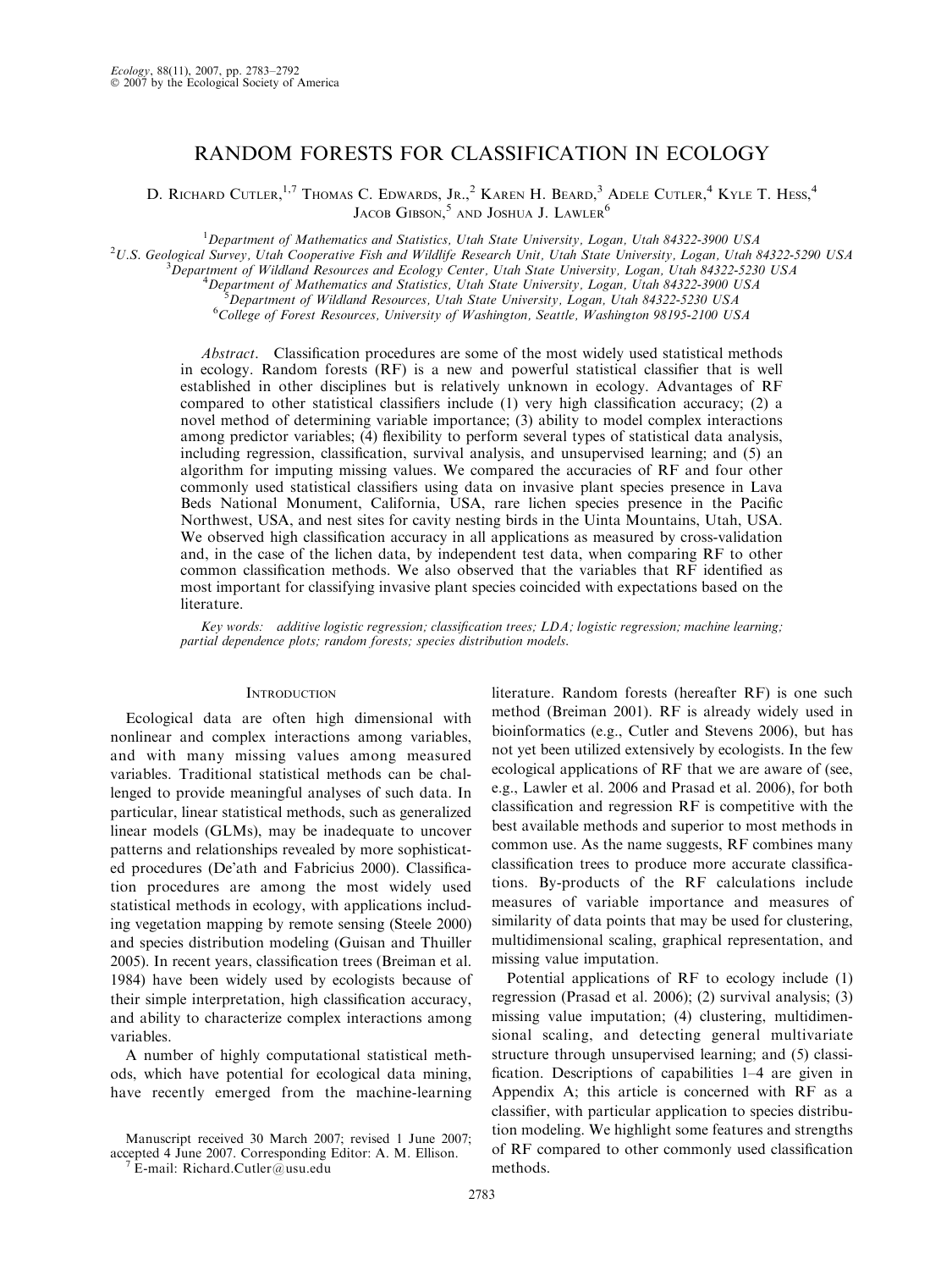### THE RANDOM FORESTS ALGORITHM

## Classification trees

In the standard classification situation, we have observations in two or more known classes and want to develop rules for assigning current and new observations into the classes using numerical and/or categorical predictor variables. Logistic regression and linear discriminant analysis (LDA) accomplish this by determining linear combinations of the predictor variables to classify the observations. Classification trees build the rule by recursive binary partitioning into regions that are increasingly homogeneous with respect to the class variable. The homogeneous regions are called nodes. At each step in fitting a classification tree, an optimization is carried out to select a node, a predictor variable, and a cut-off or group of codes (for numeric and categorical variables respectively) that result in the most homogeneous subgroups for the data, as measured by the Gini index (Breiman et al. 1984). The splitting process continues until further subdivision no longer reduces the Gini index. Such a classification tree is said to be fully grown, and the final regions are called terminal nodes. The lower branches of a fully grown classification tree model sampling error, so algorithms for pruning the lower branches on the basis of cross-validation error have been developed (Breiman et al. 2004). A typical pruned classification tree has three to 12 terminal nodes. Interpretation of classification trees increases in complexity as the number of terminal nodes increases.

### Random forests

RF fits many classification trees to a data set, and then combines the predictions from all the trees. The algorithm begins with the selection of many (e.g., 500) bootstrap samples from the data. In a typical bootstrap sample, approximately 63% of the original observations occur at least once. Observations in the original data set that do not occur in a bootstrap sample are called outof-bag observations. A classification tree is fit to each bootstrap sample, but at each node, only a small number of randomly selected variables (e.g., the square root of the number of variables) are available for the binary partitioning. The trees are fully grown and each is used to predict the out-of-bag observations. The predicted class of an observation is calculated by majority vote of the out-of-bag predictions for that observation, with ties split randomly.

Accuracies and error rates are computed for each observation using the out-of-bag predictions, and then averaged over all observations. Because the out-of-bag observations were not used in the fitting of the trees, the out-of-bag estimates are essentially cross-validated accuracy estimates. Probabilities of membership in the different classes are estimated by the proportions of outof-bag predictions in each class.

Most statistical procedures for regression and classification measure variable importance indirectly by selecting variables using criteria such as statistical significance and Akaike's Information Criterion. The approach taken in RF is completely different. For each tree in the forest, there is a misclassification rate for the out-of-bag observations. To assess the importance of a specific predictor variable, the values of the variable are randomly permuted for the out-of-bag observations, and then the modified out-of-bag data are passed down the tree to get new predictions. The difference between the misclassification rate for the modified and original out-of-bag data, divided by the standard error, is a measure of the importance of the variable. Additional technical details concerning the RF algorithm may be found in Appendix A.

## APPLICATION OF RANDOM FORESTS TO ECOLOGICAL QUESTIONS

We provide examples of RF for classification for three groups of organisms commonly modeled in ecological studies: vascular plants (four invasive species), nonvascular plants (four lichen species), and vertebrates (three species of cavity-nesting birds). These examples cover a broad range of data characteristics encountered in ecology, including high to low sample sizes, and underlying probabilistic and non-probabilistic sample designs. The lichen data set also includes independent validation data, thereby providing opportunity to evaluate generalization capabilities of RF.

In all the examples that follow, we compare RF to four other classifiers commonly used in ecological studies: LDA, logistic regression, additive logistic regression (Hastie et al. 2001), and classification trees. The accuracy measures used were the overall percentage correctly classified (PCC), sensitivity (the percentage of presences correctly classified), specificity (the percentage of absences correctly classified), kappa (a measure of agreement between predicted presences and absences with actual presences and absences corrected for agreement that might be due to chance alone), and the area under the receiver operating characteristic curve (AUC). Resubstitution and 10-fold cross-validated estimates of these five accuracy measures were computed for all examples and methods. Except for the analyses pertaining to variable importance, no variable selection or ''tuning'' of the various classification procedures was carried out. To assess variable importance for LDA, backward elimination was carried out and the variables retained in the model ranked by P value. For logistic regression, backward elimination was carried out using the AIC criterion, and as with LDA, the retained variables ranked by P value. The variables split on in the highest nodes in classification trees were deemed to be most important for that procedure. Lists of the software used in our analyses and of available software sources for RF may be found in Appendix A.

We used predictors typically found in ecological classification applications, such as topographic variables, ancillary data (e.g., roads, trails, and habitat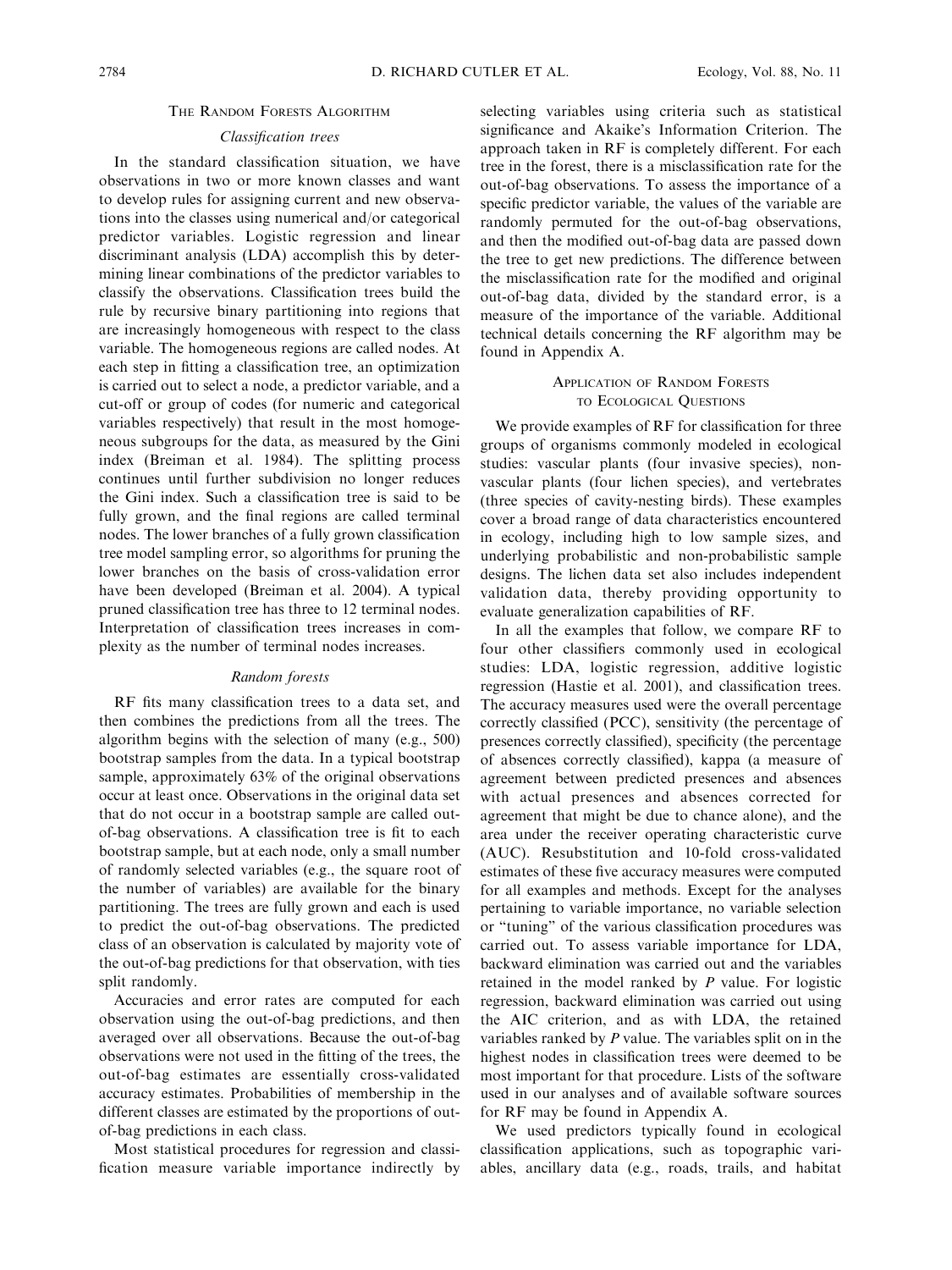TABLE 1. Accuracy measures for predictions of presence for four invasive plant species in Lava Beds National Monument, California, USA ( $N = 8251$  total observations).

|                                                                 |                                        | Classification method                  |                                        |                                        |                                        |                                        |                                        |                                        |  |  |  |  |  |
|-----------------------------------------------------------------|----------------------------------------|----------------------------------------|----------------------------------------|----------------------------------------|----------------------------------------|----------------------------------------|----------------------------------------|----------------------------------------|--|--|--|--|--|
|                                                                 |                                        | Random forests                         |                                        | Classification trees                   |                                        | Logistic regression                    | <b>LDA</b>                             |                                        |  |  |  |  |  |
| Accuracy metric                                                 | Resub                                  | Xval                                   | Resub                                  | Xval                                   | Resub                                  | Xval                                   | Resub                                  | Xval                                   |  |  |  |  |  |
| Verbascum thapsus (common mullein; $n = 6047$ sites)            |                                        |                                        |                                        |                                        |                                        |                                        |                                        |                                        |  |  |  |  |  |
| PCC<br>Specificity<br>Sensitivity<br>Kappa<br><b>AUC</b>        | 95.3<br>89.5<br>97.4<br>0.878<br>0.984 | 92.6<br>84.5<br>95.5<br>0.809<br>0.940 | 84.2<br>53.1<br>95.5<br>0.546<br>0.789 | 83.2<br>51.4<br>94.7<br>0.518<br>0.797 | 80.6<br>48.0<br>92.5<br>0.449<br>0.825 | 80.0<br>46.3<br>92.3<br>0.430<br>0.825 | 79.4<br>49.7<br>90.2<br>0.431<br>0.838 | 79.2<br>48.6<br>90.3<br>0.422<br>0.821 |  |  |  |  |  |
| Urtica dioica (nettle; $n = 1081$ sites)                        |                                        |                                        |                                        |                                        |                                        |                                        |                                        |                                        |  |  |  |  |  |
| <b>PCC</b><br>Specificity<br>Sensitivity<br>Kappa<br><b>AUC</b> | 93.9<br>96.9<br>74.6<br>0.729<br>0.972 | 92.9<br>96.2<br>70.4<br>0.680<br>0.945 | 91.3<br>98.1<br>45.9<br>0.534<br>0.863 | 90.5<br>97.2<br>45.6<br>0.506<br>0.849 | 88.8<br>98.1<br>27.1<br>0.336<br>0.872 | 88.6<br>97.9<br>26.7<br>0.331<br>0.856 | 87.1<br>94.2<br>40.0<br>0.378<br>0.861 | 87.1<br>94.3<br>39.0<br>0.360<br>0.847 |  |  |  |  |  |
| Cirsium vulgare (bull thistle; $n = 422$ sites)                 |                                        |                                        |                                        |                                        |                                        |                                        |                                        |                                        |  |  |  |  |  |
| PCC<br>Specificity<br>Sensitivity<br>Kappa<br><b>AUC</b>        | 96.8<br>98.8<br>60.2<br>0.643<br>0.938 | 96.5<br>98.7<br>56.4<br>0.607<br>0.914 | 96.6<br>99.6<br>41.7<br>0.540<br>0.772 | 96.1<br>99.4<br>36.5<br>0.474<br>0.744 | 95.1<br>99.4<br>13.0<br>0.209<br>0.810 | 95.0<br>99.4<br>13.0<br>0.195<br>0.784 | 94.4<br>98.0<br>26.5<br>0.297<br>0.789 | 94.4<br>98.1<br>25.8<br>0.296<br>0.762 |  |  |  |  |  |
| Marrubium vulgare (white horehound; $n = 137$ sites)            |                                        |                                        |                                        |                                        |                                        |                                        |                                        |                                        |  |  |  |  |  |
| <b>PCC</b><br>Specificity<br>Sensitivity<br>Kappa<br>AUC        | 99.2<br>99.8<br>67.2<br>0.738<br>0.988 | 99.1<br>99.7<br>60.6<br>0.678<br>0.949 | 99.2<br>99.9<br>59.8<br>0.716<br>0.873 | 98.9<br>99.7<br>52.6<br>0.621<br>0.867 | 99.2<br>99.9<br>59.9<br>0.706<br>0.972 | 98.9<br>99.7<br>53.3<br>0.627<br>0.944 | 97.3<br>97.7<br>72.9<br>0.463<br>0.918 | 97.2<br>97.7<br>67.9<br>0.434<br>0.906 |  |  |  |  |  |

Notes: LDA denotes linear discriminant analysis, PCC the percentage correctly classified, and AUC the area under the ROC curve. Resub is resubstitution accuracy estimate and Xval is the 10-fold cross-validated accuracy estimate. Sensitivity is the percentage of presences correctly classified. Specificity is the percentage of absences correctly classified. Kappa is a measure of agreement between predicted presences and absences with actual presences and absences corrected for agreement that might be due to chance alone. The largest cross-validated estimate for each classification metric for each species is in boldface type.

types), measured field variables, and down-scaled bioclimatic variables (e.g., Zimmermann et al. 2007). Tables with detailed information on the predictor variables used in each of our examples, and preliminary analyses and preprocessing of the bioclimatic and topographic predictors, may be found in Appendix B.

## Predicting invasive species presences in Lava Beds National Monument, California, USA

Background.—Invasions by nonnative species are an increasing problem, especially in national parks. The U.S. National Park Service (NPS) manages its lands with an aggressive policy to control or remove invasive species and prohibit the establishment of new invaders. We used RF, classification trees, logistic regression, and LDA to predict sites of likely occurrence of four invasive plant species in Lava Beds National Monument (NM).

We obtained detection data from 2000 to 2005 for Verbascum thapsus (common mullein), Urtica dioica (nettle), Marrubium vulgare (white horehound), and Cirsium vulgare (bull thistle), and GIS layers for roads and trails within the monument. For our analyses, we imposed a 30-m grid over Lava Beds NM and a 500-m buffer outside the park ( $N=244 733$  total grid sites). Our data included grid sites with one or more invasive species present ( $n = 7361$  grid sites) and sites where all four species were absent ( $n = 890$  grid sites). The predictor variables for these analyses were 28 topographic and bioclimatic variables, and three variables of distances to the nearest roads and trails.

Results.—For V. thapsus, cross-validated sensitivities for the four methods are all relatively high and similar (Table 1). However, specificities differ substantially, with RF performing substantially better than the other classifiers (Table 1). For U. dioica and C. vulgare the pattern is reversed: specificities are relatively high and similar, while sensitivities differ, with RF performing substantially better than the other classifiers (Table 1). The estimated sensitivities and specificities for M. vulgare are roughly the same for all four classifiers. Overall, RF had the highest PCC, kappa, and AUC values for all four invasive species. Classification trees were consistently second best in terms of PCC, suggesting some nonlinear structure that LDA and logistic regression were unable to adequately model.

Three variables in the Lava Beds NM data set concern distances to roads and trails. Because roads and trails are considered natural vectors for entry and spread of invasive species (Gelbard and Belnap 2003), we expected that distances to roads and trails would be important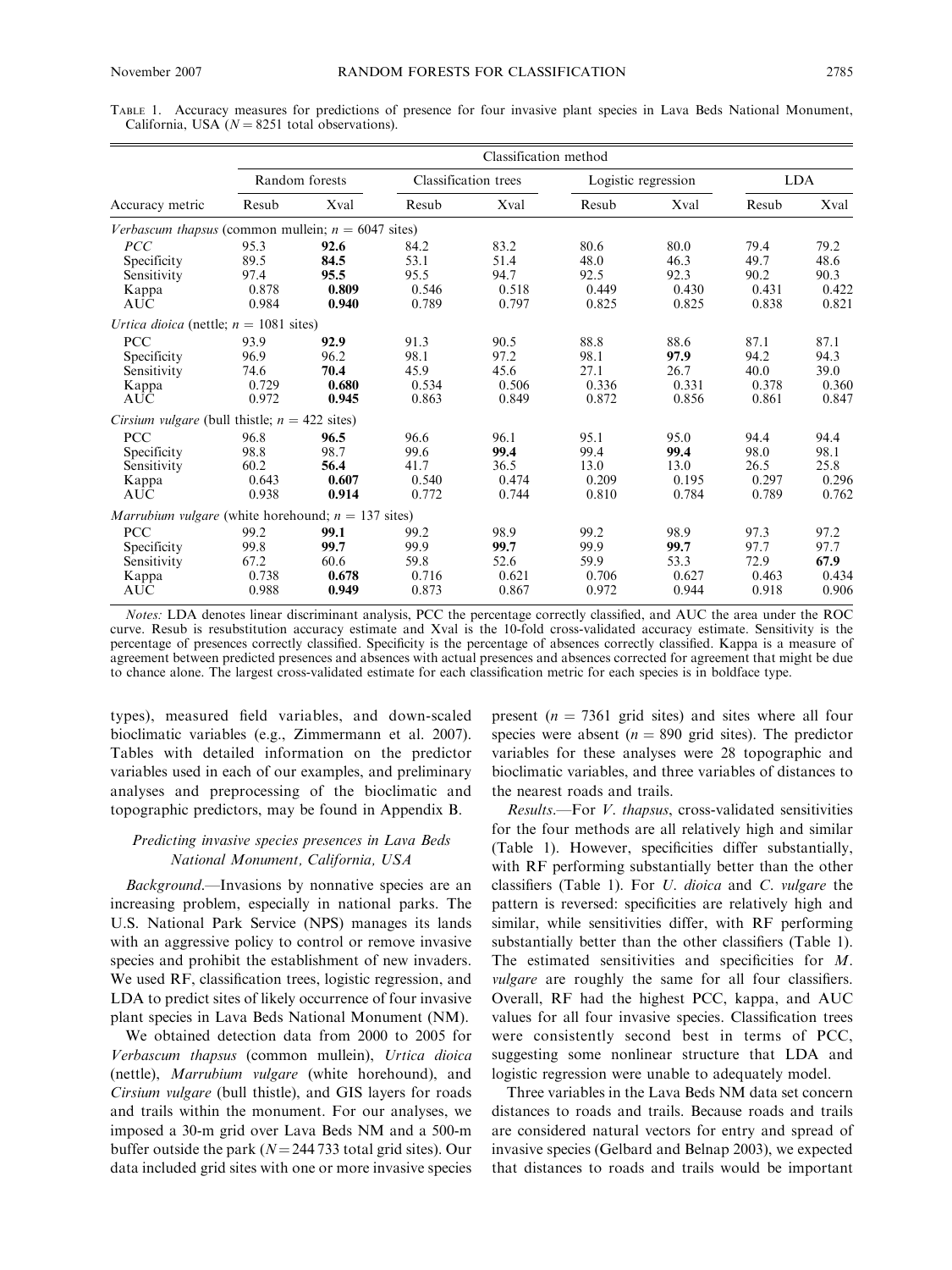predictors of presence for all four invasive species. This expectation was met for RF: for each of the four invasive species, these three variables were identified as most important to the classifications (Fig. 1). The results were similar for the other classifiers for *V. thapsus*: each of the other classifiers selected two of the vector variables among the four most important. However, there was little consistency in the variables identified as most important for the remaining three invasive species. For example, none of the distances to roads or trails variables were identified as being among the four most important for any of the other classifiers for U. dioica. Even though we cannot say that variables identified as "important" are right or wrong, the results for RF coincide more closely with expectations based on ecological understanding of invasions by nonnative species.

The preceding results also illustrate how the variable importance in RF differs from traditional variable selection procedures. When several variables are highly collinear but good predictors of the response, as are the distances to roads and trails in the Lava Beds NM data, stepwise and criterion-based variable selection procedures will typically retain one or two of the collinear variables, but discard the rest. In contrast, RF ''spreads'' the variable importance across all the variables, as we observed with the distances to roads and trails. This approach guards against the elimination of variables which are good predictors of the response, and may be ecologically important, but which are correlated with other predictor variables.

## Predicting rare lichen species presences in the Pacific Northwest, USA

Background.—Our second application of RF involves two data sets on epiphytic macrolichens collected within the boundaries of the U.S. Forest Service's Pacific Northwest Forest Plan, USA. The first data set (hereafter LAQ,  $n = 840$  randomly sampled sites) was collected from 1993 to 2000 and the second, independent data set (hereafter EVALUATION,  $n = 300$  randomly sampled sites) was collected in 2003 in the same region. We applied RF, classification trees, additive logistic regression, and logistic regression, to the LAQ data and used the EVALUATION data as an independent assessment of the accuracy of the predicted classifications. Design details for the EVALUATION and LAQ surveys and tables of predictor variable descriptions can be found in Appendix B and in Edwards et al. (2005, 2006). Four lichen species in the LAQ and EVALUA-

TION data sets were the subjects of our analyses: Lobaria oregana, L. pulmonaria, Pseudocyphellaria anomala, and P. anthraspis. The predictor variables were elevation, aspect, and slope, DAYMET bioclimatic variables, and four vegetation variables: percentage of broadleaf, conifer, and vegetation cover, and live tree biomass.

Results.—For all four species, the PCC, kappa, and AUC are highest for RF on the EVALUATION data, and RF generally outperforms the other classification procedures (Table 2). However, differences in accuracies are much smaller than we observed for the Lava Beds NM analyses, and in some cases are negligible. For L. oregana, sensitivity and specificity on the EVALUA-TION surveys for RF is better than the other classifiers, except in the case of sensitivity for additive logistic regression. It is interesting to note that the crossvalidated estimates of accuracy for L. oregana are essentially the same for all four classifiers, while the EVALUATION estimates differ substantially, suggesting that even when both the training data and test data are collected at randomly selected sites in the same geographical region, cross-validated accuracy estimates may not reflect the true differences among classifiers. For L. pulmonaria, the PCC, kappa, and specificity for classification trees and RF are essentially identical, and are somewhat higher to much higher than those for additive logistic regression and logistic regression. For P. anomala, RF has somewhat higher EVALUATION accuracy than the other three methods, which are essentially the same. A similar pattern holds for P. anthraspis, except that classification trees have the largest sensitivity.

Partial dependence plots (Hastie et al. 2001; see also Appendix C) may be used to graphically characterize relationships between individual predictor variables and predicted probabilities of species presence obtained from RF. For binary classification, the y-axis on partial dependence plots is on the logit scale (details in Appendix C). In Fig. 2, there is almost a linear relationship between the logit of the probability of presence for L. oregana and the age of the dominant conifer. For L. oregana, the logit of predicted probability of presence shows a constant relationship to about 800 m and then decreases sharply. The same plot for P. anthraspis shows a more linear decrease between 0 and 1200 m. The logit of estimated probability of presence for *L. pulmonaria* suggests that the presence of this species are associated with sites that have more consistent precipitation over summer and winter.

 $\rightarrow$ FIG. 1. Variable importance plots for predictor variables from random forests (RF) classifications used for predicting presence of four invasive plant species in the Lava Beds National Monument, California, USA. The mean decrease in accuracy for a variable is the normalized difference of the classification accuracy for the out-of-bag data when the data for that variable is included as observed, and the classification accuracy for the out-of-bag data when the values of the variable in the out-of-bag data have been randomly permuted. Higher values of mean decrease in accuracy indicate variables that are more important to the classification. Variable descriptions are given in Appendix B.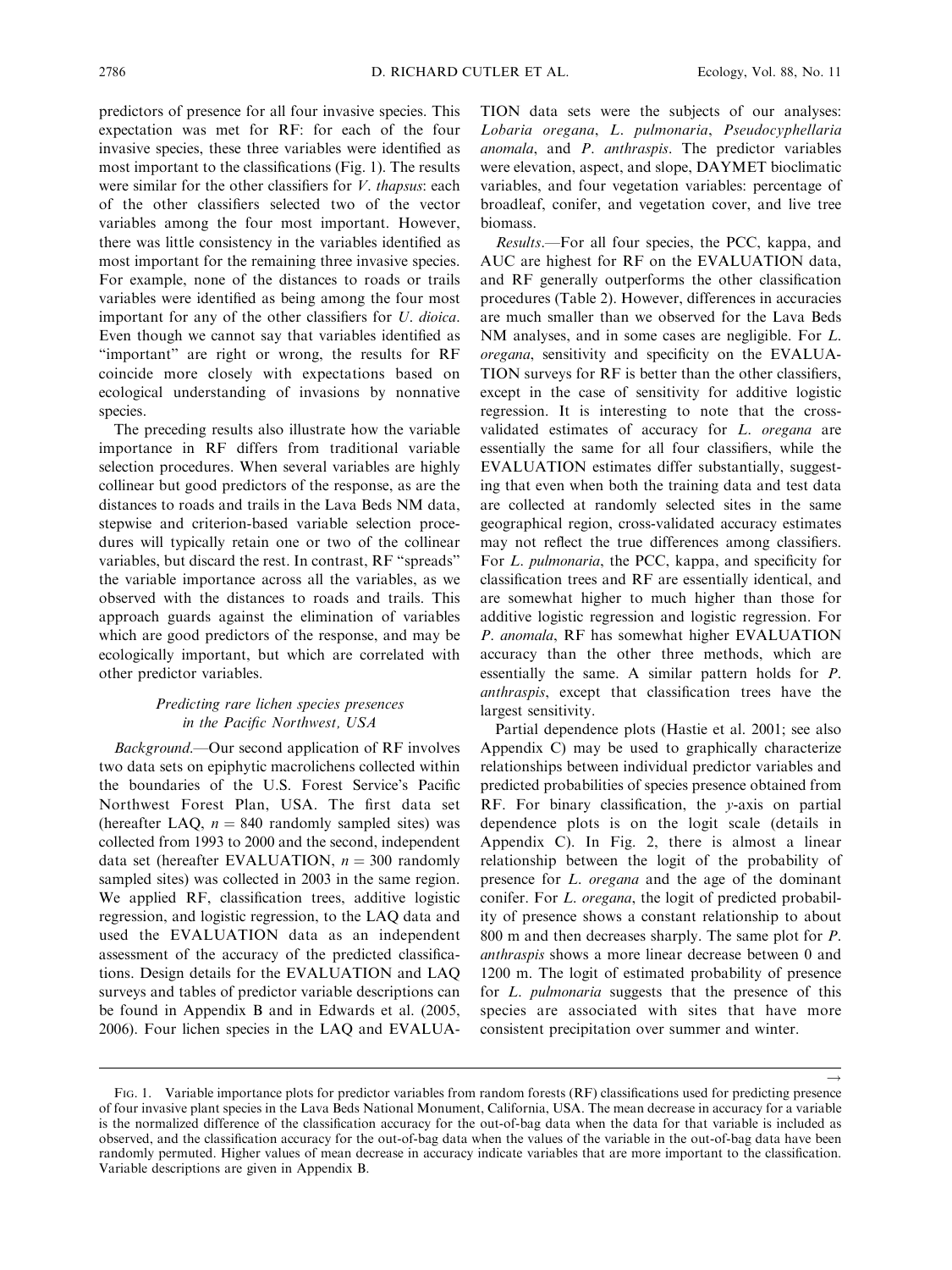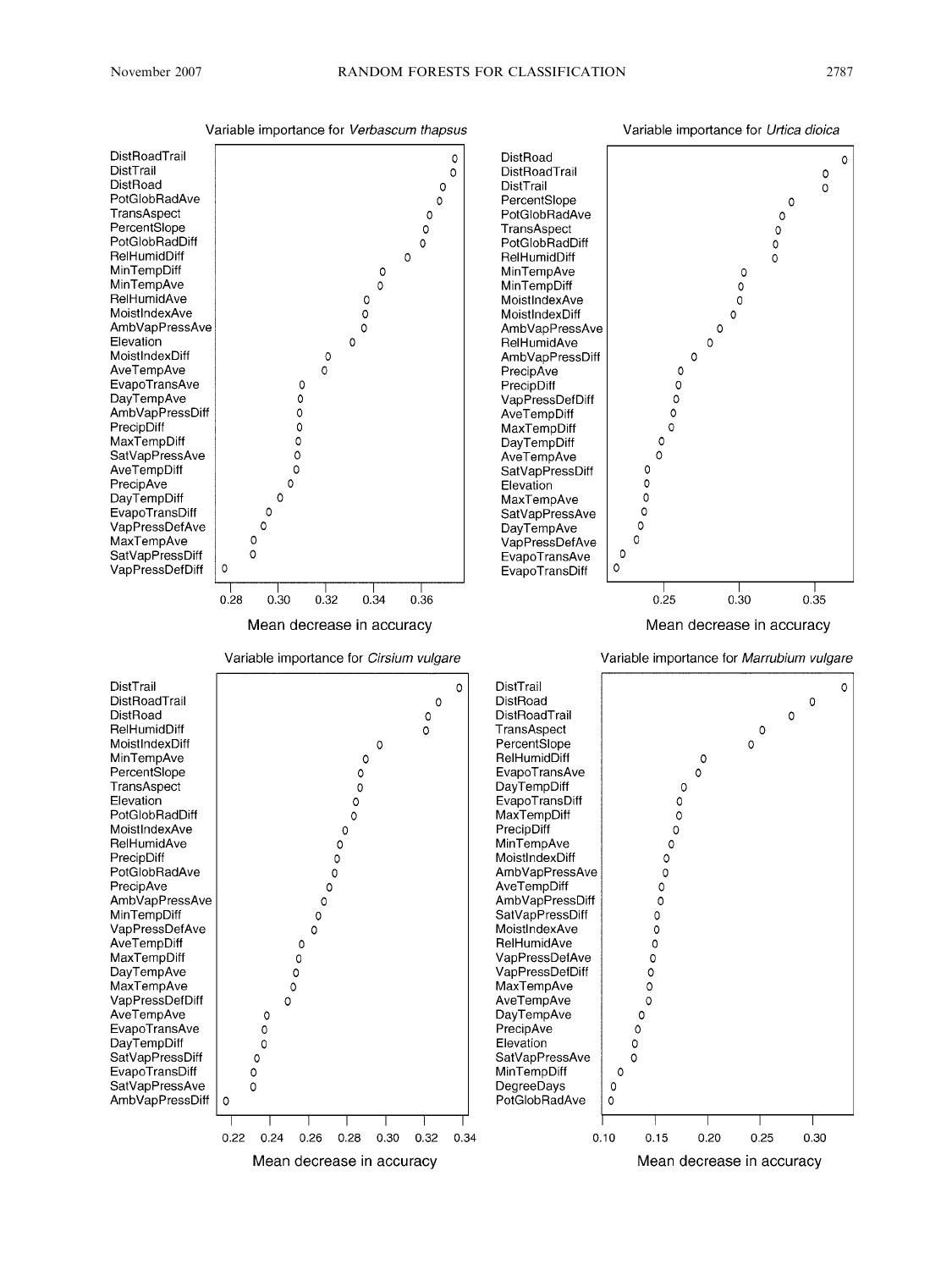|                                                                               |                                        |                                        | Classification method                  |                                        |                                        |                                        |                                        |                                        |                                        |                                        |                                        |                                        |
|-------------------------------------------------------------------------------|----------------------------------------|----------------------------------------|----------------------------------------|----------------------------------------|----------------------------------------|----------------------------------------|----------------------------------------|----------------------------------------|----------------------------------------|----------------------------------------|----------------------------------------|----------------------------------------|
|                                                                               |                                        | Random forests                         |                                        |                                        | Classification trees                   |                                        |                                        | Additive logistic regression           | Logistic regression                    |                                        |                                        |                                        |
| Accuracy metric                                                               | Resub                                  | Xval                                   | <b>EVAL</b>                            | Resub                                  | Xval                                   | <b>EVAL</b>                            | Resub                                  | Xval                                   | <b>EVAL</b>                            | Resub                                  | Xval                                   | <b>EVAL</b>                            |
| <i>Lobaria oregana</i> ( $n = 187$ sites)                                     |                                        |                                        |                                        |                                        |                                        |                                        |                                        |                                        |                                        |                                        |                                        |                                        |
| PCC $(\%)$<br>Specificity $(\%)$<br>Sensitivity $(\%)$<br>Kappa<br><b>AUC</b> | 83.9<br>93.3<br>51.3<br>0.489<br>0.889 | 85.0<br>94.0<br>53.5<br>0.523<br>0.892 | 82.7<br>90.0<br>62.5<br>0.542<br>0.867 | 90.8<br>95.6<br>74.3<br>0.725<br>0.910 | 83.8<br>90.9<br>58.8<br>0.516<br>0.817 | 71.0<br>77.3<br>53.8<br>0.295<br>0.753 | 88.3<br>93.9<br>68.9<br>0.651<br>0.946 | 84.3<br>90.0<br>64.2<br>0.544<br>0.897 | 77.7<br>80.9<br>68.8<br>0.465<br>0.818 | 87.0<br>93.6<br>64.2<br>0.606<br>0.924 | 85.1<br>91.6<br>62.6<br>0.557<br>0.904 | 74.3<br>79.1<br>61.3<br>0.381<br>0.806 |
| Lobaria pulmonaria ( $n = 194$ sites)                                         |                                        |                                        |                                        |                                        |                                        |                                        |                                        |                                        |                                        |                                        |                                        |                                        |
| PCC $(\%)$<br>Specificity $(\%)$<br>Sensitivity $(\%)$<br>Kappa<br><b>AUC</b> | 84.7<br>93.5<br>55.2<br>0.529<br>0.883 | 84.6<br>93.2<br>56.2<br>0.533<br>0.885 | 80.3<br>88.5<br>59.0<br>0.492<br>0.869 | 88.8<br>95.5<br>66.5<br>0.663<br>0.898 | 81.3<br>91.0<br>48.9<br>0.432<br>0.810 | 80.0<br>90.3<br>53.0<br>0.464<br>0.818 | 88.3<br>94.4<br>68.0<br>0.655<br>0.941 | 81.2<br>87.9<br>58.8<br>0.468<br>0.806 | 73.0<br>75.1<br>67.5<br>0.387<br>0.776 | 85.9<br>93.2<br>61.8<br>0.582<br>0.904 | 84.6<br>92.3<br>59.3<br>0.544<br>0.883 | 72.7<br>76.5<br>62.6<br>0.364<br>0.759 |
| Pseudocyphellaria anomala ( $n = 152$ sites)                                  |                                        |                                        |                                        |                                        |                                        |                                        |                                        |                                        |                                        |                                        |                                        |                                        |
| PCC $(\%)$<br>Specificity $(\%)$<br>Sensitivity $(\%)$<br>Kappa<br><b>AUC</b> | 85.0<br>95.3<br>38.2<br>0.398<br>0.865 | 85.2<br>95.0<br>40.8<br>0.418<br>0.870 | 86.0<br>95.0<br>49.2<br>0.499<br>0.861 | 90.0<br>96.6<br>59.9<br>0.626<br>0.865 | 83.1<br>91.7<br>44.1<br>0.386<br>0.794 | 83.7<br>92.5<br>47.4<br>0.436<br>0.794 | 88.9<br>95.6<br>58.6<br>0.592<br>0.944 | 84.4<br>91.7<br>51.3<br>0.449<br>0.865 | 83.7<br>92.5<br>47.4<br>0.436<br>0.829 | 87.0<br>94.8<br>51.9<br>0.516<br>0.905 | 85.5<br>93.8<br>48.0<br>0.460<br>0.878 | 83.7<br>92.9<br>45.8<br>0.428<br>0.854 |
| <i>Pseudocyphellaria anthraspis</i> ( $n = 123$ sites)                        |                                        |                                        |                                        |                                        |                                        |                                        |                                        |                                        |                                        |                                        |                                        |                                        |
| PCC $(\%)$<br>Specificity $(\%)$<br>Sensitivity $(\%)$<br>Kappa<br><b>AUC</b> | 88.2<br>97.1<br>36.6<br>0.416<br>0.875 | 87.6<br>96.6<br>34.9<br>0.389<br>0.874 | 84.0<br>93.2<br>50.0<br>0.476<br>0.816 | 91.7<br>95.9<br>66.7<br>0.652<br>0.908 | 86.1<br>93.6<br>42.3<br>0.392<br>0.822 | 80.0<br>86.0<br>57.8<br>0.424<br>0.807 | 93.2<br>97.8<br>66.7<br>0.704<br>0.966 | 88.1<br>95.8<br>43.0<br>0.449<br>0.682 | 78.7<br>86.0<br>51.6<br>0.372<br>0.801 | 88.1<br>95.8<br>43.1<br>0.449<br>0.898 | 85.4<br>94.4<br>32.5<br>0.315<br>0.862 | 81.3<br>89.4<br>51.6<br>0.424<br>0.810 |

TABLE 2. Accuracy measures for predictions of presence for four lichen species in the Pacific Northwest, USA.

Notes: Abbreviations are: Resub, resubstitution accuracy estimates; Xval, 10-fold cross-validated accuracy estimates computed on lichen air quality data ( $N = 840$  total observations); EVAL, pilot random grid survey (an evaluation data set with  $N = 300$  total observations); PCC, percentage of correctly classified instances; AUC, area under the ROC curve. The largest value for each species and each metric in the EVALUATION data is in boldface type.

## Predicting cavity-nesting bird habitat in the Uinta Mountains, Utah, USA

Background.—In this third example, we developed species distribution models relating nest presence to forest stand characteristics in the Uinta Mountains, Utah, USA, for three species of cavity-nesting birds: Sphyrapicus nuchalis (Red-naped Sapsucker), Parus gambeli (Mountain Chickadee), and Colaptes auratus (Northern Flicker). Classifications were developed for each species separately, and for all three species combined. This study is an example of the application of RF to small sample sizes, to a mixture of probabilistic (randomly selected locations) and non-probabilistic (nest cavities) survey data, and shows one simple way in which RF may be used to analyze data on multiple species simultaneously.

The stand characteristics we used consisted of numbers of trees in different size classes, numbers of conifers and snags, and stand type (pure aspen and mixed aspen/conifer), all considered habitat attributes of cavity nesting birds (see Lawler and Edwards 2002 and Appendix B). Within the spatial extent of the birds nest sites for the three species, 106 non-nest sites were randomly selected, and the same information as for the nest sites was collected.

Results.—For S. nuchalis and P. gambeli, RF has slightly better PCC, kappa and AUC than the other methods, while for C. auratus all methods have similar performance (Table 3). According to RF's variable importance measures, two stand characteristics—the numbers of trees of size class 7.5–15 cm (NumTree3 to6in) and 22.5–37.5 cm (NumTree9to15in)—were two of the three most important variables for all three species. Partial plots of these variables (Fig. 3) are interesting for two reasons. First, the plots are nonlinear. For the smaller-sized trees, the probability of a nest cavity drops rapidly with increasing Num-Tree3to6in, and then levels off. Larger trees (Num-Tree9to15in) have the opposite effect: the probability of a nest cavity rapidly increases, and then levels off. The second striking feature of the partial dependence plots for cavity nesting birds is that, for these two variables, the plots look very similar for all three species, suggesting that these species may be combined and analyzed as a group. Group results are comparable to the results for the individual species (Table 3). This illustrates how RF is not limited to modeling a single species; it may be used to analyze community data, and to model several species in the same functional group simultaneously. Other approaches to analyzing community data using RF include using models for some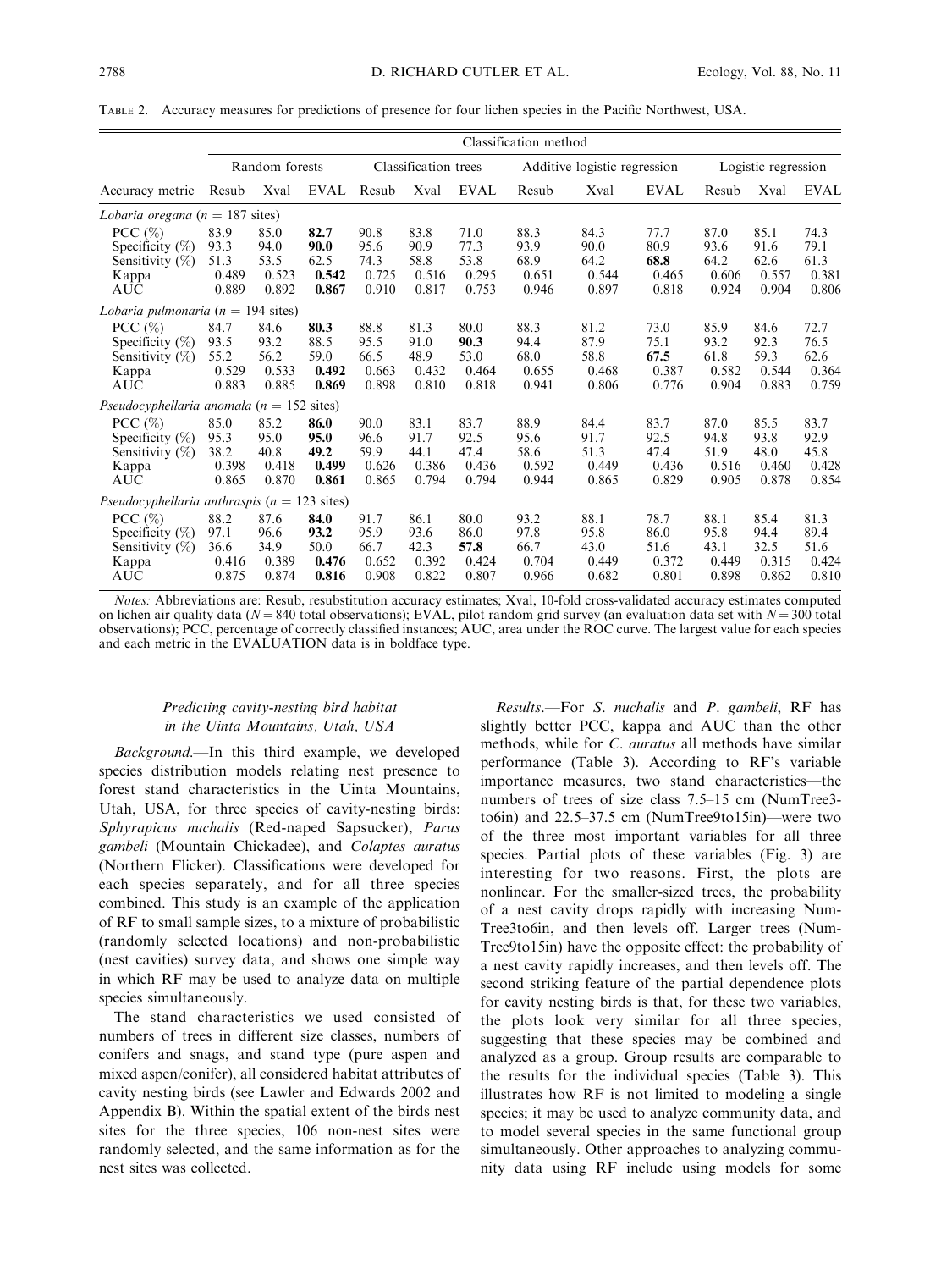

FIG. 2. Partial dependence plots for selected predictor variables for random forest predictions of the presences of three lichen species in the Pacific Northwest, USA. Partial dependence is the dependence of the probability of presence on one predictor variable after averaging out the effects of the other predictor variables in the model. ''Winter - summer precipitation'' is the total winter precipitation (October–March) minus the total summer precipitation (April–September). An explanation of the y-axis metric appears in Appendix C.

species to predict for much rarer, but related, species (Edwards et al. 2005) and modeling combined data with variables that identify different species.

#### DISCUSSION AND CONCLUSIONS

In three RF classification applications with presence– absence data, we observed high classification accuracy as measured by cross-validation and, in the case of the lichen data, by using an independent test set. We found a moderate superiority of RF to alternative classifiers in the lichen and bird analyses, and substantially higher accuracy for RF in the invasive species example, which involved complex ecological issues. In general, it is difficult to know in advance for which problems RF will perform substantially better than other methods, but post hoc graphical analyses can provide some insight. In principle, RF should outperform linear methods such as LDA and logistic regression when there are strong interactions among the variables. In Fig. 4, the bivariate partial dependence plot for two variables in the bird analyses shows a nonlinear relationship of the logit of the probability of nest presence, but the effect of each of these variables is approximately the same for each value of the other variable. Thus, the effects of the two variables are approximately additive, and in this case one might expect that RF will only do slightly better than additive methods such as LDA and logistic regression, which is what we observed (Table 3). However, in the partial dependence plot for U. dioica in Lava Beds NM, (Fig. 4) there was a complicated interaction in the effects of the distance to the nearest road and the distance to the nearest road or trail. These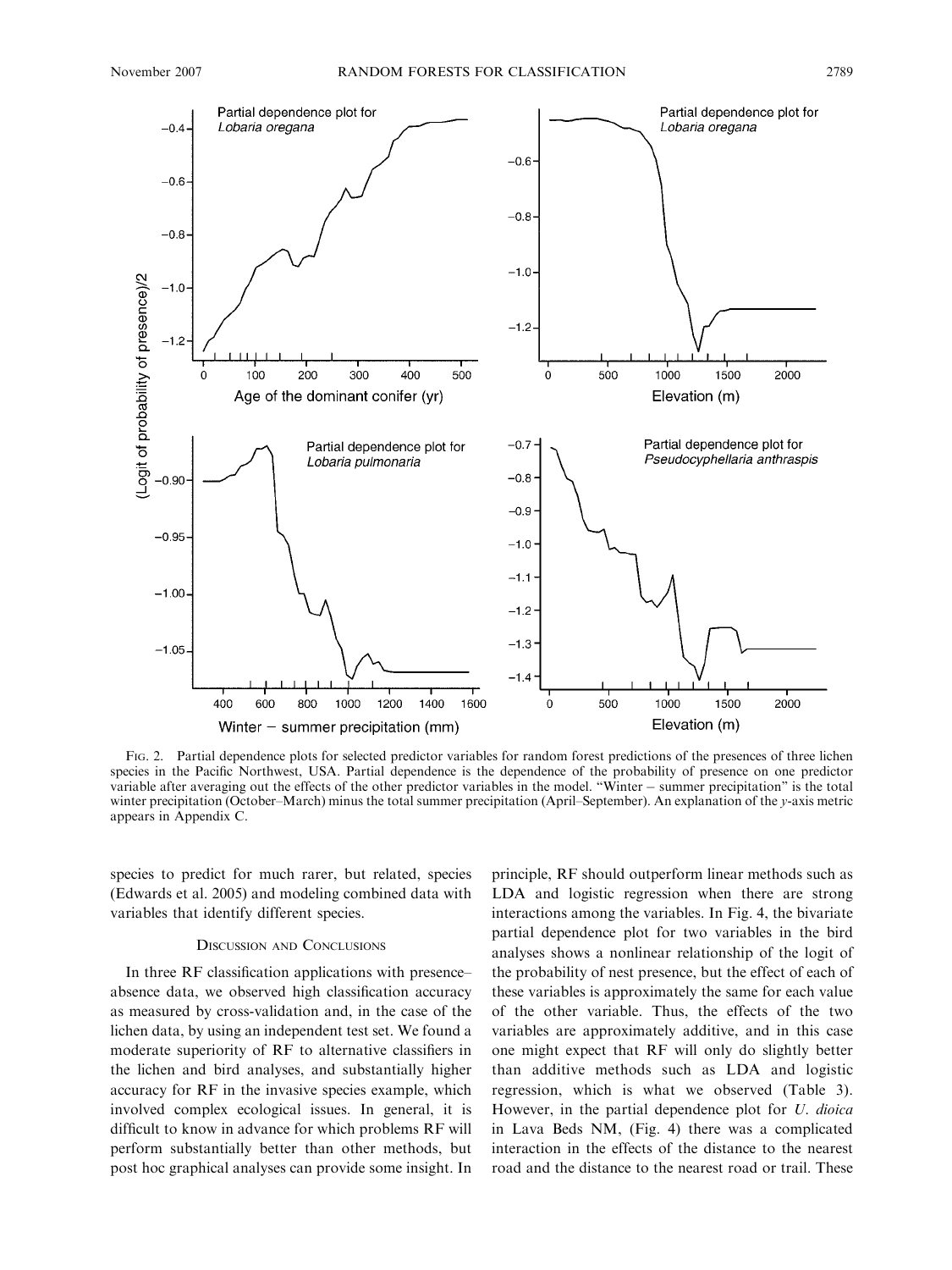|            |  |  | TABLE 3. Accuracy measures for nest site classification of three species of cavity nesting bird species in the Uinta Mountains, |  |  |  |  |  |  |
|------------|--|--|---------------------------------------------------------------------------------------------------------------------------------|--|--|--|--|--|--|
| Utah, USA. |  |  |                                                                                                                                 |  |  |  |  |  |  |

|                                                                               |                                        | Classification method                  |                                        |                                        |                                        |                                        |                                        |                                        |  |  |  |  |  |
|-------------------------------------------------------------------------------|----------------------------------------|----------------------------------------|----------------------------------------|----------------------------------------|----------------------------------------|----------------------------------------|----------------------------------------|----------------------------------------|--|--|--|--|--|
|                                                                               |                                        | Random forests                         |                                        | Classification trees                   |                                        | Logistic regression                    | <b>LDA</b>                             |                                        |  |  |  |  |  |
| Accuracy metric                                                               | Resub                                  | Xval                                   | Resub                                  | Xval                                   | Resub                                  | Xval                                   | Resub                                  | Xval                                   |  |  |  |  |  |
| <i>Sphyrapicus nuchalis</i> (Red-naped Sapsucker; $n = 42$ nest sites)        |                                        |                                        |                                        |                                        |                                        |                                        |                                        |                                        |  |  |  |  |  |
| PCC $(\%)$<br>Specificity $(\%)$<br>Sensitivity $(\%)$<br>Kappa<br><b>AUC</b> | 88.5<br>95.3<br>71.4<br>0.702<br>0.916 | 87.8<br>94.3<br>71.4<br>0.687<br>0.918 | 87.8<br>98.1<br>61.9<br>0.667<br>0.848 | 79.7<br>90.6<br>52.4<br>0.463<br>0.761 | 86.5<br>90.6<br>76.2<br>0.668<br>0.929 | 83.1<br>86.8<br>73.8<br>0.593<br>0.879 | 85.1<br>89.6<br>73.8<br>0.634<br>0.909 | 82.4<br>86.8<br>71.4<br>0.574<br>0.868 |  |  |  |  |  |
| Parus gambeli (Mountain Chickadee; $n = 42$ nest sites)                       |                                        |                                        |                                        |                                        |                                        |                                        |                                        |                                        |  |  |  |  |  |
| PCC $(\%)$<br>Specificity $(\%)$<br>Sensitivity $(\%)$<br>Kappa<br><b>AUC</b> | 85.8<br>95.3<br>61.9<br>0.621<br>0.872 | 85.1<br>93.4<br>64.3<br>0.612<br>0.880 | 87.8<br>91.5<br>78.6<br>0.701<br>0.896 | 78.4<br>85.8<br>59.5<br>0.460<br>0.756 | 84.5<br>92.5<br>64.3<br>0.597<br>0.890 | 77.7<br>84.9<br>59.5<br>0.448<br>0.800 | 86.5<br>91.5<br>73.8<br>0.663<br>0.881 | 79.1<br>84.9<br>64.3<br>0.488<br>0.803 |  |  |  |  |  |
| Colaptes auratus (Northern Flicker; $n = 23$ nest sites)                      |                                        |                                        |                                        |                                        |                                        |                                        |                                        |                                        |  |  |  |  |  |
| PCC $(\%)$<br>Specificity $(\%)$<br>Sensitivity $(\%)$<br>Kappa<br><b>AUC</b> | 87.6<br>97.2<br>43.5<br>0.490<br>0.869 | 86.8<br>96.2<br>43.5<br>0.469<br>0.885 | 89.9<br>95.3<br>65.2<br>0.638<br>0.836 | 82.2<br>92.5<br>34.8<br>0.309<br>0.731 | 90.7<br>98.1<br>56.5<br>0.632<br>0.903 | 86.0<br>93.4<br>52.2<br>0.489<br>0.821 | 89.9<br>98.1<br>52.2<br>0.594<br>0.882 | 85.3<br>95.3<br>39.1<br>0.406<br>0.797 |  |  |  |  |  |
| All species combined ( $n = 107$ nest sites)                                  |                                        |                                        |                                        |                                        |                                        |                                        |                                        |                                        |  |  |  |  |  |
| PCC $(\%)$<br>Specificity $(\%)$<br>Sensitivity $(\%)$<br>Kappa<br><b>AUC</b> | 85.9<br>86.8<br>85.0<br>0.718<br>0.906 | 83.1<br>82.1<br>84.1<br>0.662<br>0.893 | 85.9<br>86.8<br>85.1<br>0.718<br>0.883 | 75.1<br>73.6<br>76.6<br>0.502<br>0.735 | 83.6<br>78.3<br>88.8<br>0.671<br>0.890 | 77.9<br>72.6<br>83.2<br>0.558<br>0.816 | 82.6<br>73.6<br>91.6<br>0.652<br>0.878 | 77.5<br>67.0<br>87.9<br>0.549<br>0.807 |  |  |  |  |  |

Notes: Abbreviations are: LDA, linear discriminant analysis; PCC, percentage of correctly classified instances; AUC, the area under the ROC curve; Resub, resubstitution accuracy estimate; Xval, 10-fold cross-validated accuracy estimate. There are 106 nonnest sites. The largest cross-validated estimate for each metric and each species is in boldface type.



FIG. 3. Partial dependence plots for random forests classifications for three cavity-nesting bird species and two predictor variables. Data were collected in the Uinta Mountains, Utah, USA. Partial dependence is the dependence of the probability of presence on one predictor variable after averaging out the effects of the other predictor variables in the model. An explanation of the y-axis metric appears in Appendix C.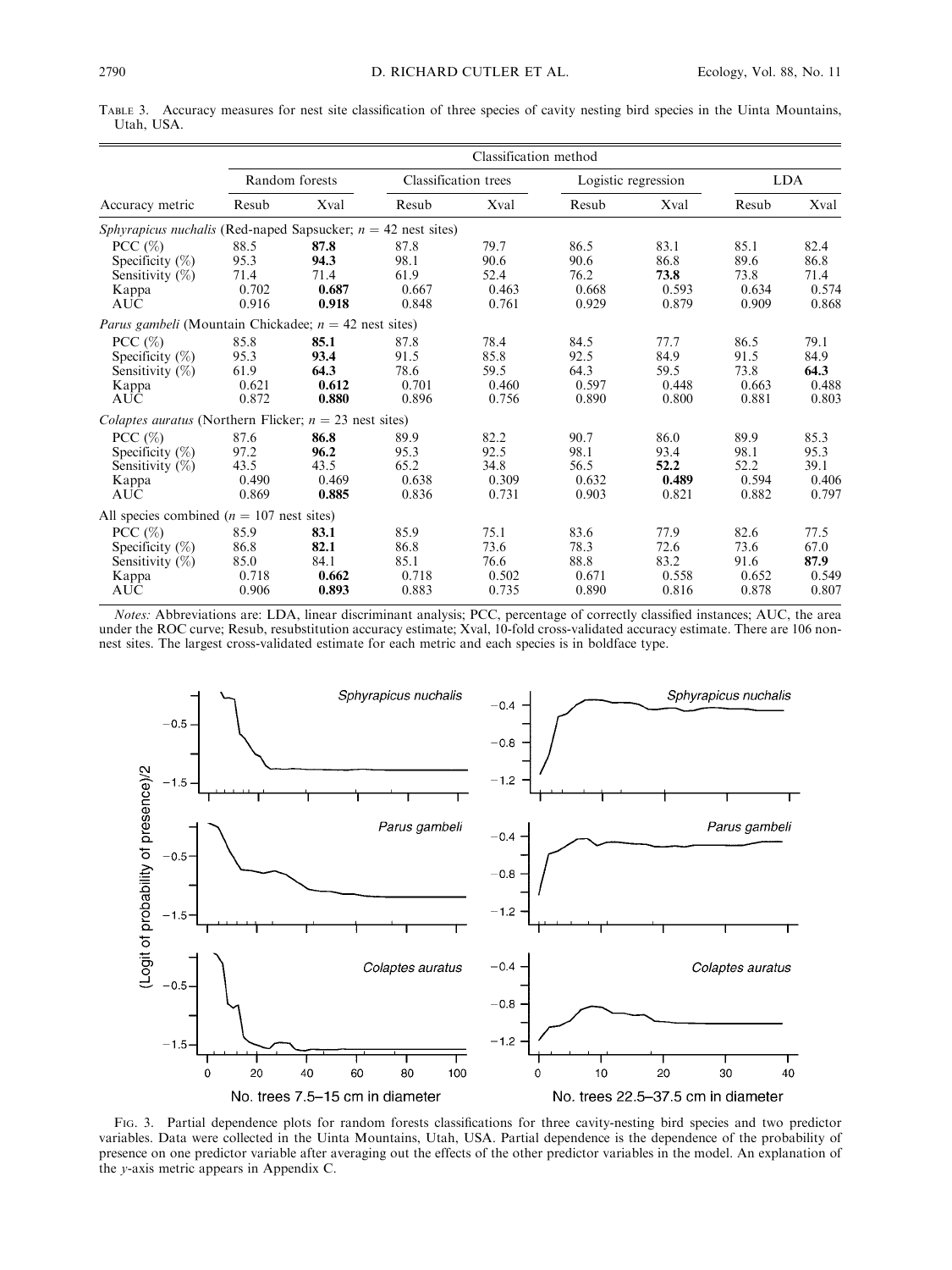

Partial dependence plot for Urtica dioica



FIG. 4. Bivariate partial dependence plots for bird nesting data (107 nest sites and 106 non-nest sites) in Uinta Mountains, Utah, USA, and for Urtica dioica in Lava Beds National Monument, California, USA. Partial dependence is the dependence of the probability of presence on two predictor variables after averaging out the effects of the other predictor variables in the model. Variables are: NumTree3to6in, the number of trees between 7.5 cm and 15 cm dbh; NumTree9to15in, the number of trees between 22.5 cm and 37.5 cm dbh; DistRoad, distance to the nearest road (m); DistRoadTrail, distance to the nearest road or trail (m). An explanation of the y-axis metric appears in Appendix C.

kinds of interactions are the likely reason for the clear superiority of the tree-based methods, and RF in particular, in this application.

The original motivation for the development of RF was to increase the classification accuracy and stability of classification trees. In many respects RF supersedes classification trees: it is a more accurate classifier, and it is extremely stable to small perturbations of the data. For the classification situation, Breiman (2001) showed that classification accuracy can be significantly improved by aggregating the results of many classifiers that have little bias by averaging or voting, if the classifiers have low pairwise correlations. RF is an implementation of this idea using classification trees which, when fully grown, have little bias but have high variance. The restriction of the number of predictors available for each node in each tree in a RF ensures that correlations among the resultant classifications trees are small. In practical terms, RF shares the ability of classification trees to model complex interactions among predictor variables, while the averaging or voting of the predictions allows RF to better approximate the boundaries between observations in different classes.

Other classification procedures that have come from the machine learning literature in recent years include boosted trees, support vector machines (SVMs), and artificial neural networks (ANNs). All these methods, like RF, are highly accurate classifiers, and can do regression as well as classification. What sets RF apart from these other methods are two key features. The first of these is the novel variable importance measure used in RF, which does not suffer some of the shortcomings of traditional variable selection methods, such as selecting only one or two variables among a group of equally good but highly correlated predictors. In the invasive species example presented here, we observed that the variables RF identified as most important to the classifications coincided with ecological expectations based on the published literature.

The second feature that distinguishes RF from other competitors is the array of analyses that can be carried out by RF. Most of these involve the proximities measures of similarity among data points—automatically produced by RF (see Appendix A). Proximities may be used to impute missing data, as inputs to traditional multivariate procedures based on distances and covariance matrices, such as cluster analysis and multidimensional scaling, and to facilitate graphical representations of RF classification results (Appendix C).

As with other highly computational procedures, including boosted trees, ANNs, and SVMs, the relationships between the predictor variables and the predicted values produced by RF do not have simple representations such as a formula (e.g., logistic regression) or pictorial graph (e.g., classification trees) that characterizes the entire classification function, and this lack of simple representation can make ecological interpretation difficult. Partial dependence plots for one or two predictor variables at a time may be constructed for any ''blackbox'' classifier (Hastie et al. 2001:333). If the